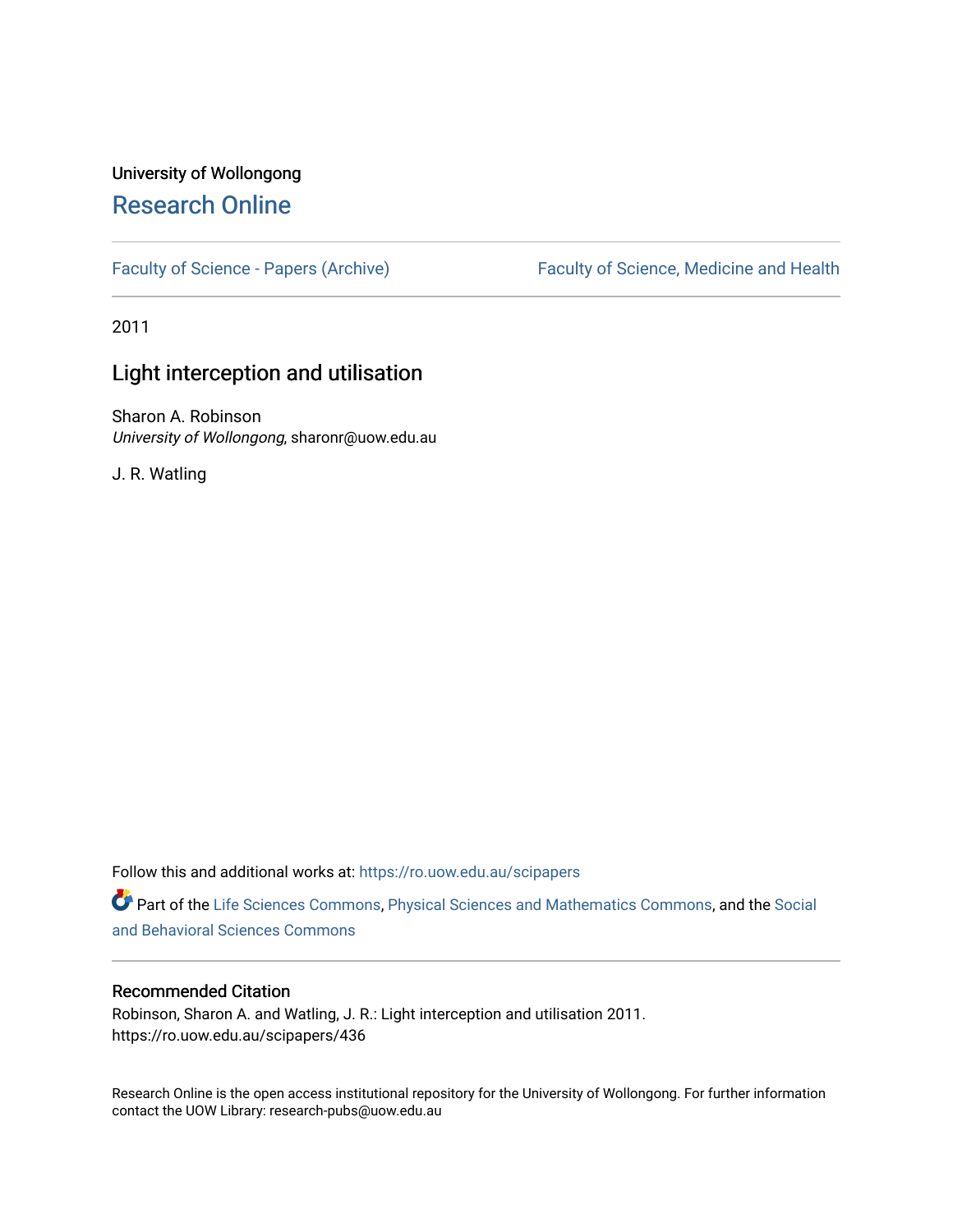### Light interception and utilisation

#### Abstract

Initial steps of photosynthesis involve interception and absorption of photons by photosynthetic organs; subsequent steps are involved with utilisation or dissipation of quantum energy so derived. Interception of light varies according to size, angle, orientation and surface features of the photosynthetic organ(s) and is also influenced by changes in the arrangement of photosynthetic tissue within those organs.

#### **Disciplines**

Life Sciences | Physical Sciences and Mathematics | Social and Behavioral Sciences

#### Publication Details

This online article was originally published as Robinson, SA and Watling, JR (1999) Sunlight: An all pervasive source of energy, in Atwell, BJ, Kriedemann, PE and Turnbull, CE (eds), Plants in Action: Adaptation in Nature, Performance in Cultivation, Macmillan Education Australia, Melbourne, 380-397. Web Edition 2011 available here: [Light Interception and Utilisation.](http://plantsinaction.science.uq.edu.au/edition1/?q=content/12-1-1-light-interception-and-utilisation)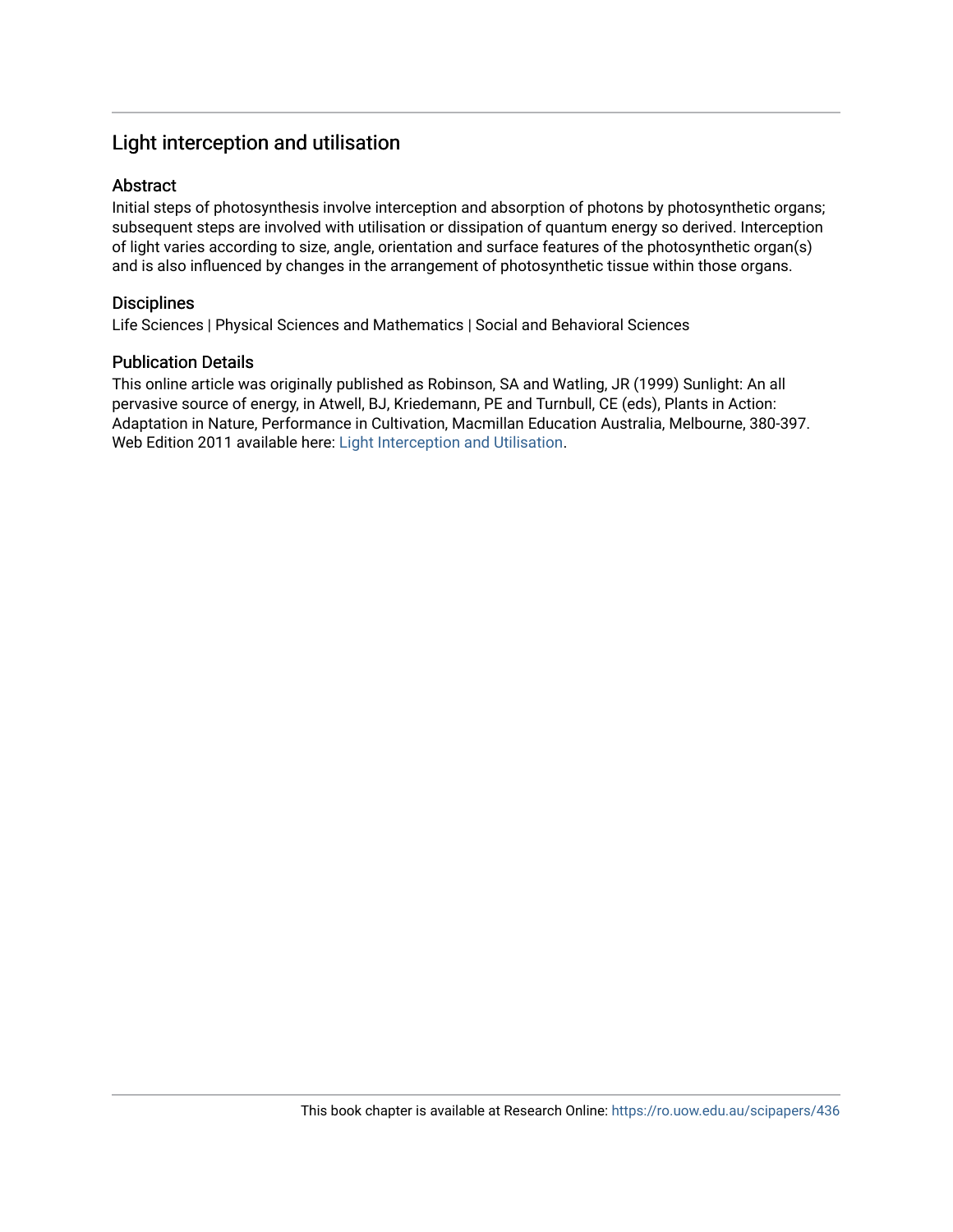

## 12.1.1 Light interception and utilisation

Initial steps of photosynthesis involve interception and absorption of photons by photosynthetic organs; subsequent steps are involved with utilisation or dissipation of quantum energy so derived. Interception of light varies according to size, angle, orientation and surface features of the photosynthetic organ(s) and is also influenced by changes in the arrangement of photosynthetic tissue within those organs.





Shade plants can increase their interception of light by producing larger leaves. Some of the largest leaves are produced by plants found in rainforest understoreys (Figure 12.3). Leaf size can even change within an individual plant, smaller leaves being produced near the top where irradiance is highest, and larger leaves towards the interior and base where light levels are lower. Another way to change light interception is by changing leaf angle and/or orientation. Vertical arrangements enhance interception of light at low sun angles during early morning or late afternoon, and reduce interception at solar noon when radiation levels are highest. Leaves that are displayed horizontally will intercept light all day long, but especially around midday. Accordingly, leaves in a rainforest tend to be vertical in emergent crowns and horizontal in the understorey. Similarly, pendulant leaves of many Australian trees such as eucalypts that typically occur in high light environments represent an adaptation that helps avoid excess midday radiation.

Many plants can change their leaf angles and orientation in response to a change in light. Some do this to increase interception while others do it to avoid high light. A good example of optimising light interception through leaf move-ment is given by *Oxalis oregana*, an understorey herb of red-wood forests in western USA (Figure 12.4). This plant is able to track sunlight on dull days, but can change leaf angle from horizontal to BOOK NAVIGATION

TITLE PAGE

 $\Rightarrow$ 

DEDICATION

CONTENTS PAGE

PREFACE

EDITING, AUTHORSHIP AND

ACKNOWLEDGEMENTS PART I - PERSPECTIVES

ON PLANT SCIENCE

PART II - PROCESSES AND RESOURCES FOR GROWTH

PART III - COODINATION OF GROWTH AND **REPRODUCTION** 

PART IV - ECOPHYSIOLOGY IN NATURAL AND MANAGED **COMMUNITIES** 

Chapter 12 - Sunlight: an all pervasive source of energy

Introduction

12.1 Photosynthesis in sun and shade

12.1.1 Light interception and utilisation

12.1.2 Photoinhibition and photoprotection

FEATURE ESSAY 12.1 Perspectives on photoinhibition

 $12.1.3$  Sun/shade acclimation and rainforest gaps

CASE STUDY 12.1 Interaction of light and nutrients on rainforest seedlings

12.1.4 Sunflecks

12.2 Ultraviolet radiation

12.3 Agricultural production

12.4 Forest production

12.5 Horticultural production

12.6 Concluding remarks

Further reading

Chapter 13 - Carbon dioxide: a universal substrate

Chapter 14 - Temperature: a driving variable for plant growth and development

Chapter 15 - Water: a limiting factor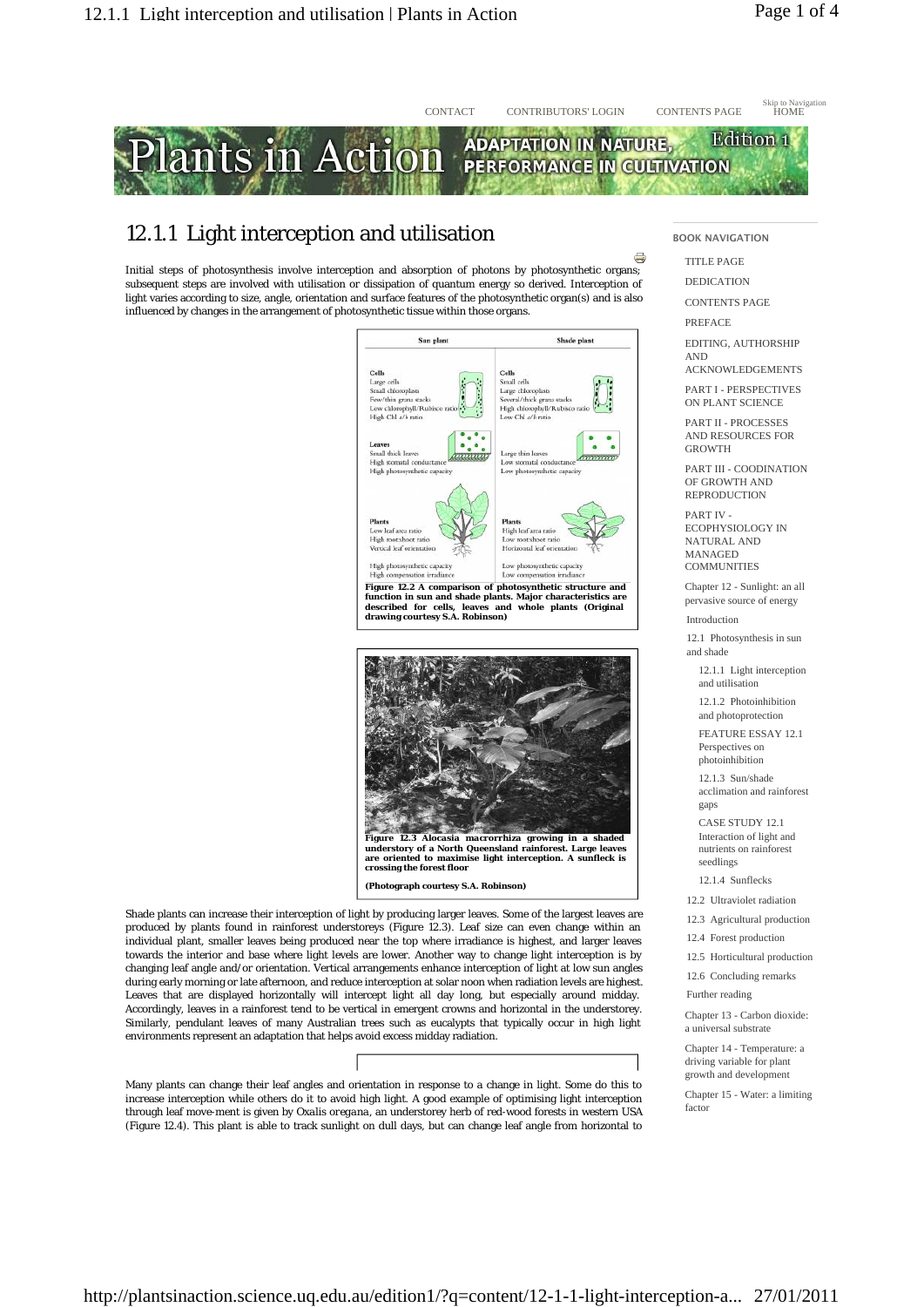

vertical in only 6 min if exposed to full sunlight (Björkman and Powles 1981). In this way, leaves can maintain maximum photosynthetic rates under a variety of light conditions. *Omalanthus novo-guinensis*, an Australian rainforest plant, can also change leaf angles in response to full sunlight within about 20 min (Watling *et al*. 1997b).



Another way of regulating light capture is to change leaf-surface properties. Many plants in high light environments increase the reflectance of their leaves by coating them in hairs or wax or even salt crystals. *Cotyledon orbiculata*, a crassulacean acid metabolism (CAM) plant from southern Africa, produces a wax coating which reflects 60% of incident light. If *C. orbiculata* is grown in low light, wax production stops and leaf reflectance drops to 9% (Figure 12.5; Robinson *et al*. 1993). Young eucalypt leaves also produce wax, while leaves of *Celmisia longifolia*, a plant of the Australian alps, are covered in a thick layer of silvery fibres. In these instances plants are avoiding high light by creating their own shade, but does leaf anatomy adjust to environments where light is limiting?

Epidermal cells in some rainforest shade specialists are shaped to enhance light capture by acting as a lens. The optical properties of such cells focus incident sunlight into the layer of photosynthetic tissue just below the epidermis, reducing light lost due to reflectance and transmittance.

Light interception can also be regulated at a tissue and organelle level. Photosynthetic tissue can be concentrated equally on both sides of a leaf (isobilateral) to maximise use of light absorbed from either side, or preferentially on one side (dorsiventral) as is common in species where leaves are predominantly horizontal.

Chloroplast density and location within leaves is also sensitive to light climate, and energy capture varies accordingly. Alignment along vertical cell walls will reduce overall absorption of incident light (recall Figures 1.4 and 1.5), and in *Oxalis* leaves absorbance can be reduced 20% when chloroplasts move from the horizontal to the vertical walls of mesophyll cells (Brugnoli and Björkman 1992; Park *et al*. 1996).

Chapter 16 - Nutrients: a sparse resource

Chapter 17 - Salt: an environmental stress

Chapter 18 - Waterlogging and submergence: surviving poor aeration

Chapter 19 - Fire: an ecosystem sculpture

Chapter 20 - Herbicide resistance: a case of rapid evolution

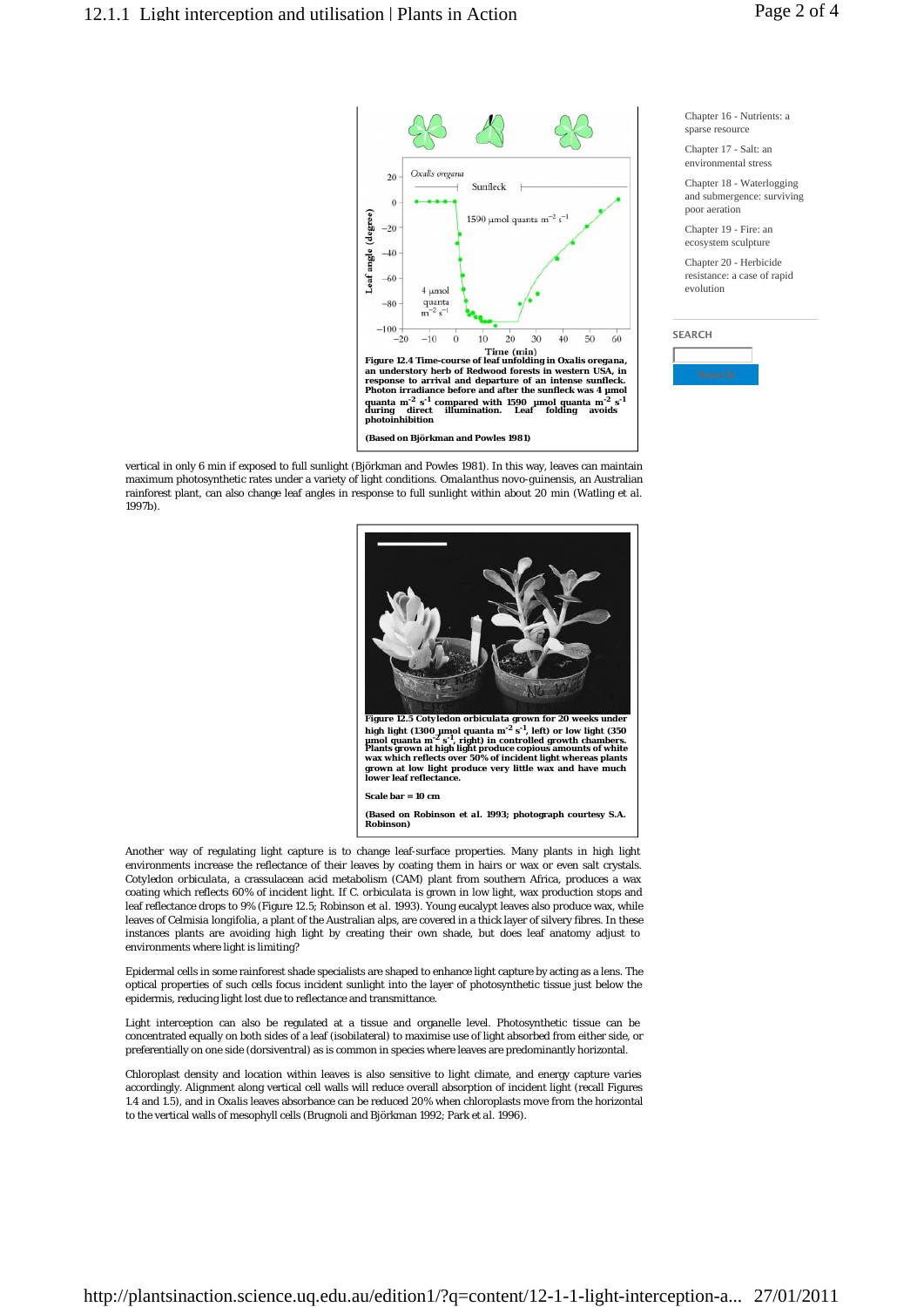Once sunlight has been intercepted by an assimilatory organ, photon absorption then depends on the extent and nature of light-absorbing pigments in photosynthetic tissues. In terrestrial plants the major lightabsorbing pigments are chlorophylls *a* and *b* plus a range of carotenoids which can act as accessory pigments (see Section 1.2 for more detail). Compared with high-light plants, plants grown in low light tend to allocate relatively more resources to these light-harvesting pigments and their associated proteins than to Rubisco and other soluble proteins involved in  $\mathrm{CO}_2$  fixation. This shift in allocation of nitrogen-based resources can be accompanied by marked changes in leaf anatomy, especially depth of mesophyll tissue (see Case study 12.1) and reflects a need for increased efficiency of light absorption when sunlight is limited.



There are also differences in chloroplast structure between low- and high-light plants. Shade chloroplasts tend to be larger than those found in sun plants. They also contain more thylakoid membranes which show higher levels of stacking into appressed regions (see extreme development of grana in Figure 12.6). The higher proportion of appressed to non-appressed membranes found in shade chloroplasts is the result of increased photosynthetic system II (PSII) antenna (LHCII) content. LHCII is thought to be involved in thylakoid appression and formation of granal stacks. Plants grown in low light also tend to have lower Chl *a*/*b* ratios. Chlorophylls *a* and *b* are both associated with the light-harvesting antennae, while only Chl *a* is found in the reaction centres. A lower *a*/*b* ratio reflects an increase in LHCII complexes relative to reaction centres (Anderson *et al*. 1988; Section 1.2).



On top of striking differences in leaf anatomy and chloroplast fine structure, energy derived from absorbed sunlight is then processed in ways that differ subtly between shade-grown and sun-grown plants. In high light there is a requirement for greater capacity in both light and dark reactions of photosynthesis. Photosynthesis– light response curves for shade and sun plants (Figure 12.7) illustrate such differences. The initial slope of each light response curve represents the quantum efficiency of photosynthesis. This is the same for sun and shade plants. The reason it does not change is that the efficiency of the light reactions is the same no matter how much light has been received during growth (i.e. eight photons are required for the evolution of one molecule of O2 and fixation of one molecule of CO2). However, sun plants tend to have a greater capacity for photosynthetic electron transport (greater abundance of components such as Cyt  $b_{559}$ , Cyt  $b_{563}$ , Cyt *f* and plastoquinone). They also have a greater capacity for ATP synthesis per unit of chlorophyll compared with shade plants. Taken together, those capacities allow them to process more sunlight into ATP and NADPH for use in  $CO<sub>2</sub>$ assimilation and other synthetic events. Such capacity is matched by a greater investment in biochemical machinery for CO<sub>2</sub> fixation, resulting in a higher light-saturation point and a higher maximum rate of